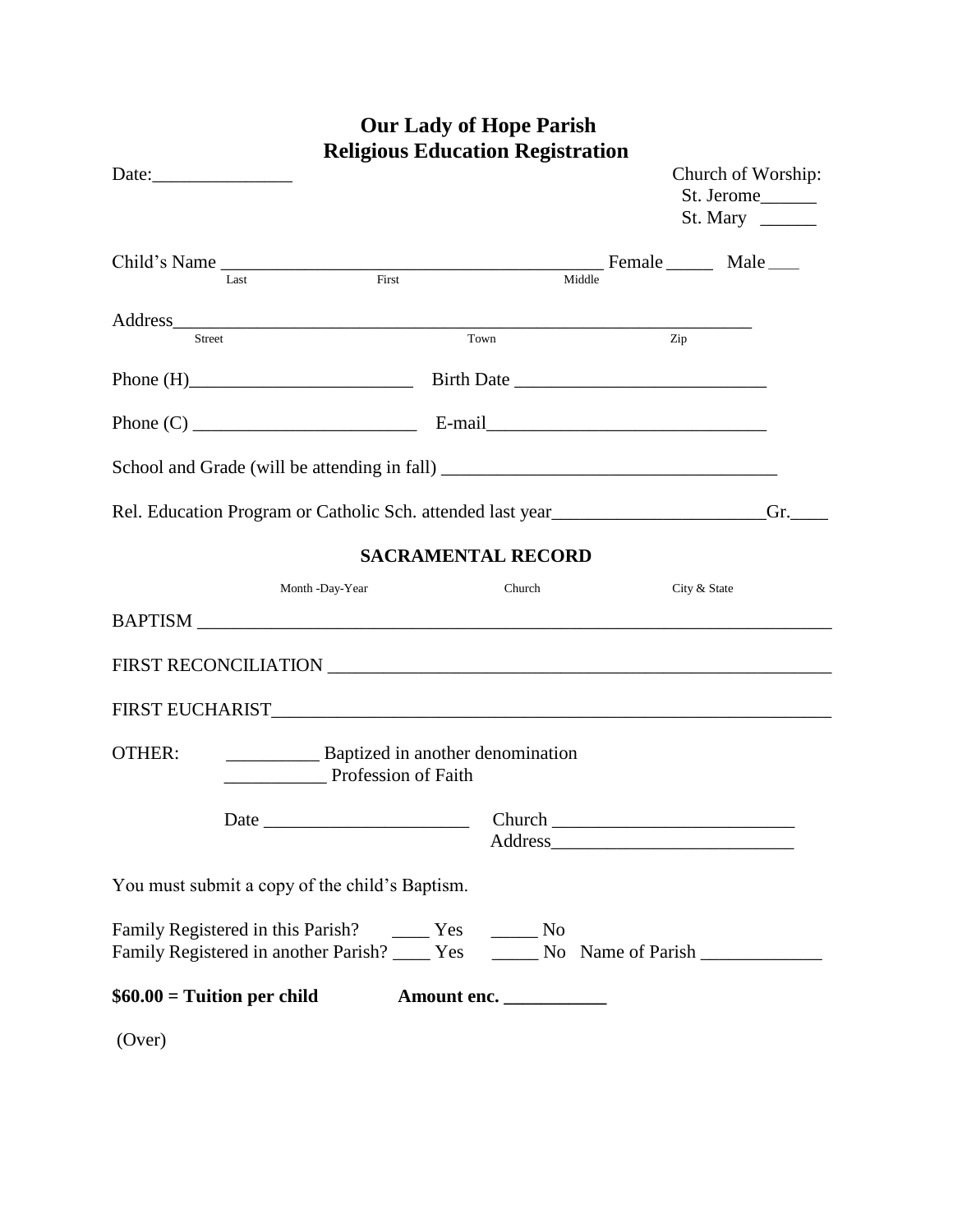| Cell # $($ )                                                                                                                                                               |            | Work # ( )                           |  |  |
|----------------------------------------------------------------------------------------------------------------------------------------------------------------------------|------------|--------------------------------------|--|--|
|                                                                                                                                                                            | Deceased?  |                                      |  |  |
| Father's Name<br>Last Name/First Name                                                                                                                                      |            | Work#( )                             |  |  |
|                                                                                                                                                                            | Deceased?  |                                      |  |  |
| Legal Guardian, if different than above:                                                                                                                                   |            |                                      |  |  |
| Address                                                                                                                                                                    |            |                                      |  |  |
|                                                                                                                                                                            |            | $\mathop{\mathrm{Zip}}\nolimits$     |  |  |
|                                                                                                                                                                            |            |                                      |  |  |
| ,我们也不能在这里的时候,我们也不能在这里的时候,我们也不能会在这里的时候,我们也不能会在这里的时候,我们也不能会在这里的时候,我们也不能会在这里的时候,我们也不<br>Please describe how your child(ren) will be transported to and from religion classes. |            |                                      |  |  |
|                                                                                                                                                                            |            |                                      |  |  |
| Home situation (check all that apply):<br>$\frac{1}{2}$ Two parents                                                                                                        | One parent | Parents separated or divorced        |  |  |
| __ Restructured - mother/stepfather<br>__ Restructured -stepmother/father                                                                                                  |            | Father remarried<br>Mother remarried |  |  |
| Child resides with                                                                                                                                                         |            |                                      |  |  |
| Parental rights (in case of divorce)                                                                                                                                       |            |                                      |  |  |

NB Families of children who attend should be registered parishioners. A registered parishioner is one who is registered at the parish, who receives and uses envelopes to support the parish, and who attends Mass at that parish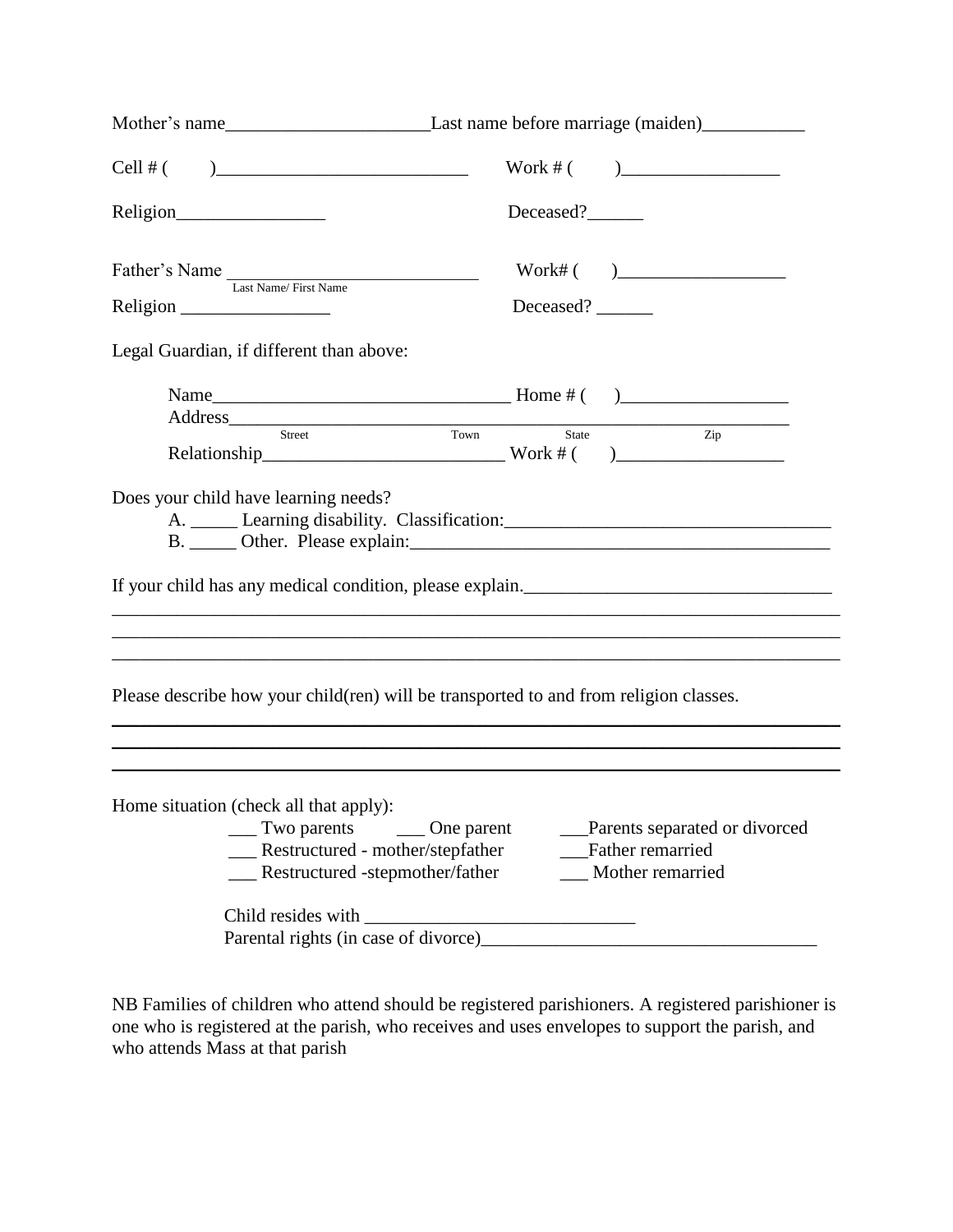Our Lady of Hope Parish Office of Religious Education 250 Wall Street West Long Branch, NJ 07764

## **Home Schooling**

Some parents in our program have requested the option of home schooling their child in religion. Usually this is due to difficulties in transporting their child to and from religion classes. Whatever the reason may be, anyone who wishes to home school, that is teach their child/ren religion at home may do so. The Bishop of Trenton does require that certain policies be followed if any family wants to take on the responsibility of teaching the faith to their children apart from the parish religious education program. These are:

- Parents will register the child/ren at the parish and agree to follow all parish and diocesan catechetical policies.
- The parish will supply the parents with information and materials regarding curriculum expectations.
- Parents are expected to use the materials provided by the parish and to submit a copy of any additional resources they maybe using to the Director of the program.
- It is up to the Pastor and the Director to determine a means by which their progress is evaluated. Parents will be informed of this plan when they register their child/ren.

Our parish policies for home schooling in religion are:

- Parents must **register every year** and pay the tuition. On the top of the reregistration form write, "Home Schooling", and the name and grade of the child. Materials will be given and picked up on set dates in September.
- Students in sacramental grades  $(2<sup>nd</sup>, 7<sup>th</sup>$  and  $8<sup>th</sup>)$  can not be home schooled, they must attend the parish program.
- A test following each unit will be given. These unit tests are submitted when reregistering for the next grade level.